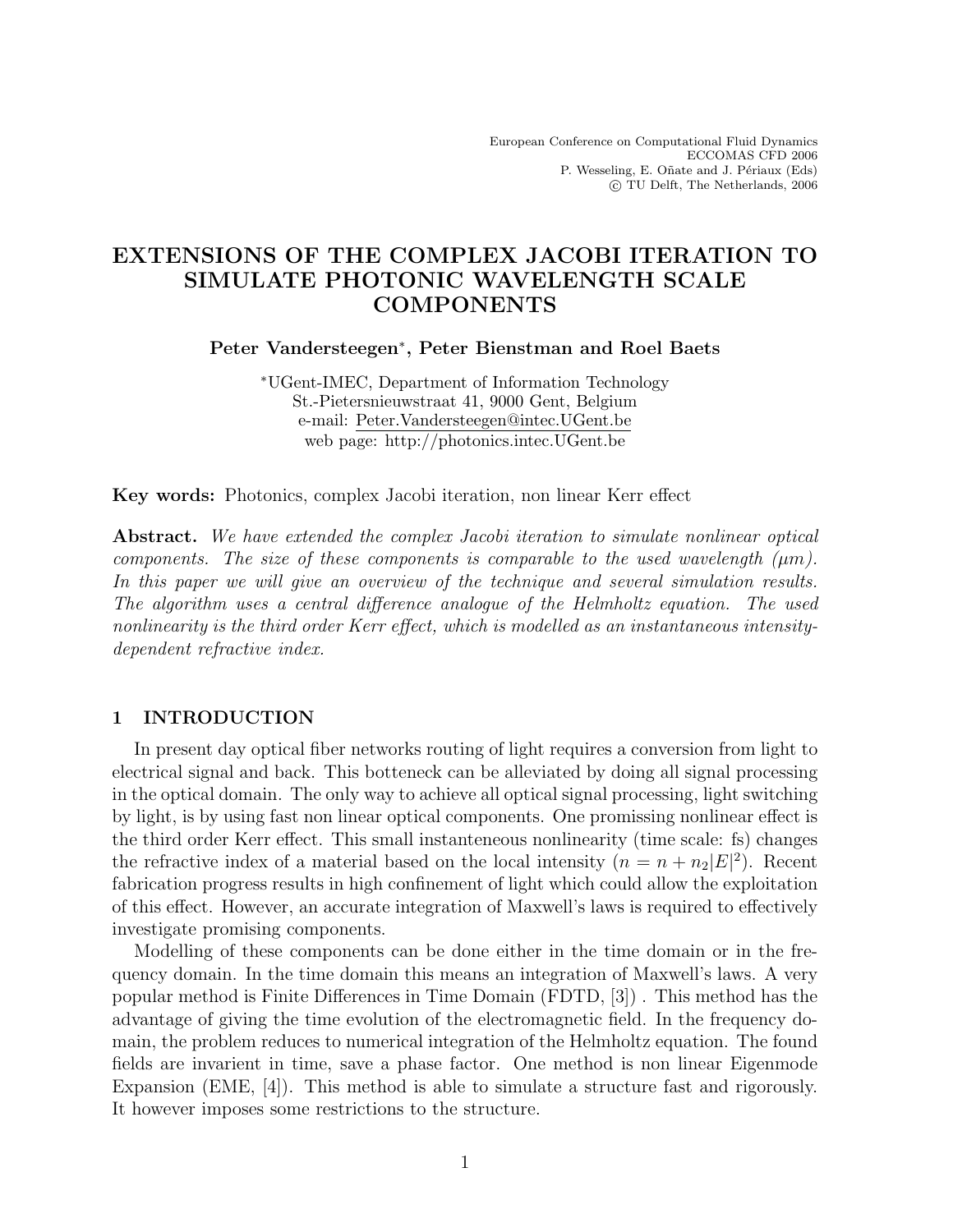We propose the use of the complex Jacobi iteration  $(CJ, |1|)$  and  $|2|$ ). This method solves the central difference equivalent of the Helmholtz equation. The fields are only calculated for points located on an equidistent grid.

$$
\Delta e_{i,j} + \left(\frac{2\pi}{\lambda_0} n_{i,j}\right)^2 e_{i,j} = 0
$$
  
\n
$$
e_{i,j} = e(i\Delta x, j\Delta y)
$$
  
\n
$$
\Delta e_{i,j} = \delta_x^2 e_{i,j} + \delta_y^2 e_{i,j}
$$
  
\n
$$
\delta_x e_{i,j} = \frac{e_{i+1,j} - e_{i-1,j}}{2\Delta x}
$$
\n(1)

The wavelength in vacuum is  $\lambda_0$  and the discretization step is  $\Delta x$ .

In this paper we will briefly outline the simulation method used. We will use this method to simulate two non trivial optical components. The first component is a cavity enclosed by 2 mirrors, [6]. In this section we will also address the problems which occur when using finite differences compared to the actual analytical derivatives. The second component will be a so called 'vertical grating coupler', [7]. We will discuss the influence of the nonlinearity. In order to determine convergence we have used an alternative convergence criterium.

#### 2 Complex Jacobi iteration

The complex Jacobi iteration calculates the finite difference analogue of the Helmholtz equation. Each iteration step the fields are refined based on previous values. This iteration process finishes when sufficient convergence has been achieved. We will discus both the linear algorithm and its nonlinear extension in this section. The field values have to satisfy:

$$
\Delta e_{i,j} + (\frac{2\pi}{\lambda_0} n_{i,j})^2 e_{i,j} = 0
$$
\n(3)

The refractive index can be locally dependent on the local intensity:

$$
n_{i,j} = n_{i,j,0} + n_{i,j,2} |E|^2
$$
\n(4)

The complex Jacobi iteration uses a Dirichlet boundary condition. This means the fields of the simulation box's boundaries have to been known. These fields however are usually the unknowns. Using sources and absorbing boundary conditions can alleviate this restriction. This has been described in [2], a small overview will be given in the next subsection.

The complex Jacobi iteration refines the field amplitudes with a two step update equation until desired accuracy has been achieved. The additional update equation for the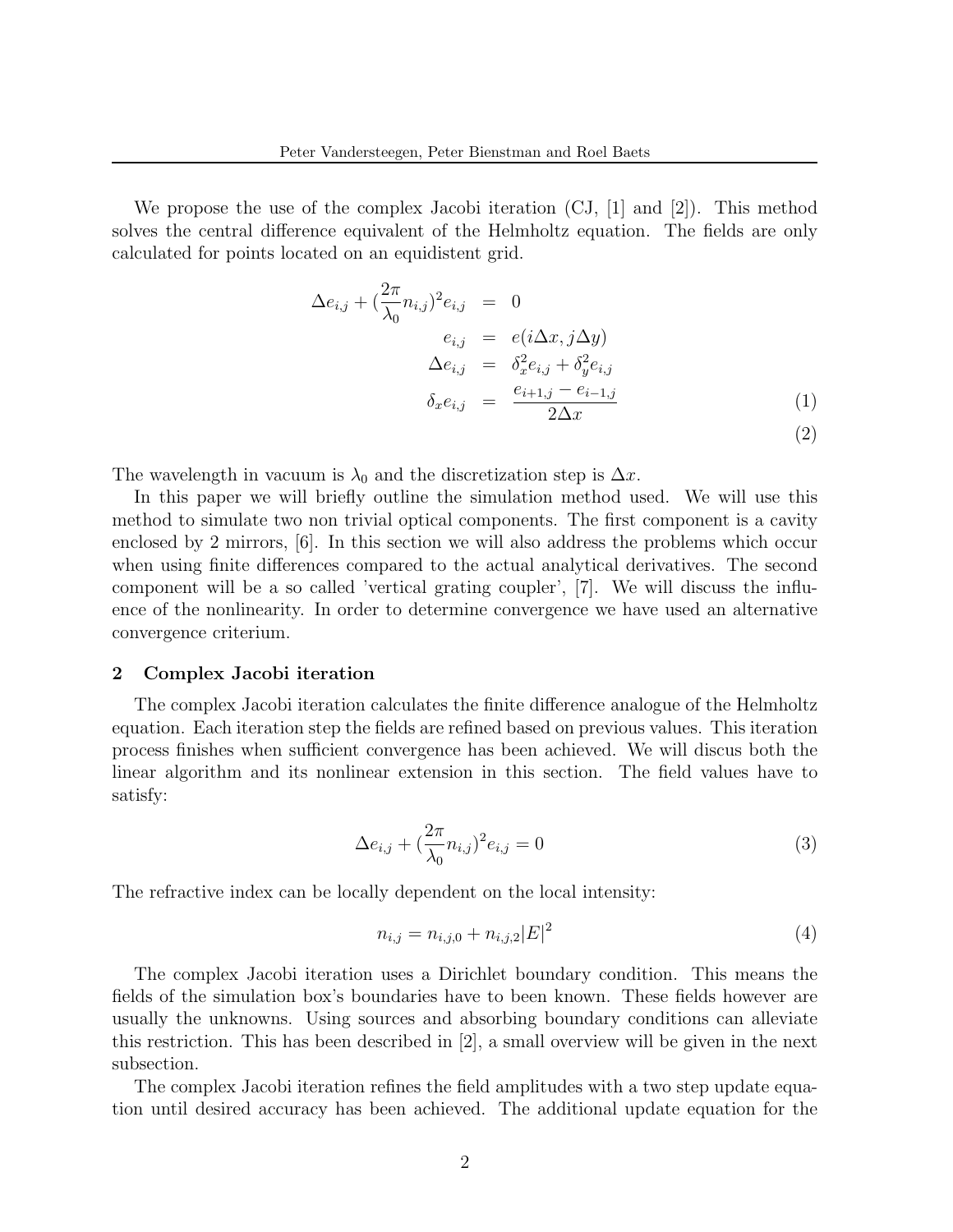refractive index allows the simulation of Kerr based components.

$$
e_{i,j}^{n+\frac{1}{2}} = e_{i,j}^{n} + \left(2\alpha_1\left(\frac{1}{\Delta x^2} + \frac{1}{\Delta y^2}\right)\right)^{-1} \left((\delta_x^2 + \delta_y^2 + (\frac{2\pi}{\lambda}n_{i,j})^2)e_{i,j}^n\right)
$$
  
\n
$$
e_{i,j}^{n+1} = e_{i,j}^{n+\frac{1}{2}} + \left(2\alpha_2\left(\frac{1}{\Delta x^2} + \frac{1}{\Delta y^2}\right)\right)^{-1} \left((\delta_x^2 + \delta_y^2 + (\frac{2\pi}{\lambda}n_{i,j})^2)e_{i,j}^{n+\frac{1}{2}}\right)
$$
  
\n
$$
n_{i,j}^{n+1} = n_{i,j,0} + n_{i,j,2}|e_{i,j}|^2
$$
\n(5)

The superscript n is the iteration step. The position dependent refractive index  $\text{is}n_{i,j}$  Using the time dependent phase factor  $exp^{(-j\omega t)}$  results in the following optimal constants for this iteration scheme:  $\alpha_1 = \sqrt{3} - 1j$  and  $\alpha_2 = -\alpha_1^*$ . This derivation has been described in  $|1|$ .

#### 2.1 Sources and absorbing boundary conditions



Figure 1: A general simulation box with sources and absorbing boundary conditions.

We use sources to circumvent the restrictions imposed by the Dirichlet boundary conditions. The dipole source is one possible source. Another source formalism is the total field/scattered field. This formalism is a well known formalism in FDTD, [3]. With this formalism, we are able to inject a right propagating field profile in figure 1. Reflections which might occur in the total field region can travel back to the left. These left propagating waves can pass the transparent TFSF-interface. In the left 'scattered field' region we only find the reflected field. A TFSF interface placed at index i', figure 1(b), can be implemented with following equations: -The j-index has been omitted for simplicity.-

$$
e_{i'-1,scatt}^n = \left(2\alpha\left(\frac{1}{\Delta x^2} + \frac{1}{\Delta y^2}\right)\right)^{-1} \left(\Delta e_{i',scatt}^n - \frac{e_{source,i'}}{\Delta x^2}\right)
$$
(6)

$$
e_{i',tot}^n = \left(2\alpha\left(\frac{1}{\Delta x^2} + \frac{1}{\Delta y^2}\right)\right)^{-1} \left(\Delta e_{i',scatt}^n + \frac{e_{source,i'-1}}{\Delta x^2}\right)
$$
(7)

field.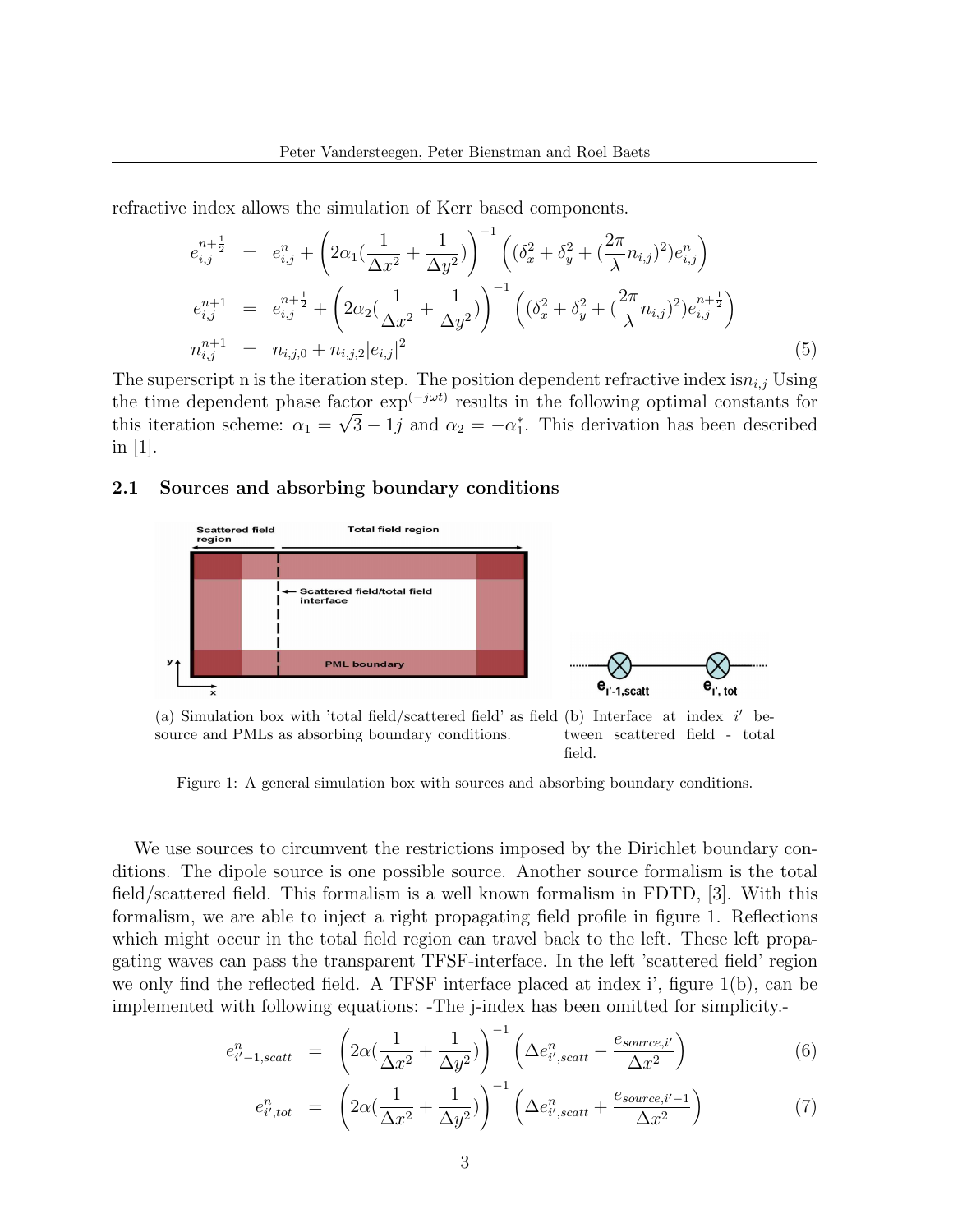

Figure 2: Two Bragg mirrors encapsulate a cavity.  $(\lambda_{resonance} = 1.56 \mu m)$ 



(a) Power Tranmission and Reflection for (b) Comparison between Eigenmode Exthe linear structure pansion en complex Jacobi iteration, both linear as non-linear.

Figure 3: Power Transmission and Reflection of 2

Elimination of spurious reflections at the boundaries of the finite simulation box can be done by perfectly matched layers (PML). We have choosen a PML based on complex coordinate stretching. This results in the easiest implementation for the complex Jacobi iteration. The 'j-index' has again been omitted for simplicity.

$$
\delta_x e_{i,j} = \frac{1}{s_{x,i,j}} \frac{e_{i+1,j} - e_{i+1,j}}{2\Delta x} \tag{8}
$$

Regions where  $s_x = 1.0$  can be considered as normal space. Absorption occurs in regions where  $\Re(s_x) = 1.0$  and  $\Im(s_x) > 0.0$ . Reflection is limited at an interface between  $s_x = 1.0$ ,  $\Im(s_x) > 0.0$  and  $\Re(s_x) = 1.0, \Im(s_x) > 0.0$ .

#### 3 Cavity enclosed by 2 Bragg mirros

In this section we will discuss the reflection and transmission of a nonlinear cavity enclosed by 2 Bragg mirrors, as seen in figure 2. We will validate our simulation results by comparing with nonlinear eigenmode expansion. We will identify the biggest influence of the numerical errors caused by central differences.

Figure 3 (a) shows the reflection and transmission of the linear structure. The two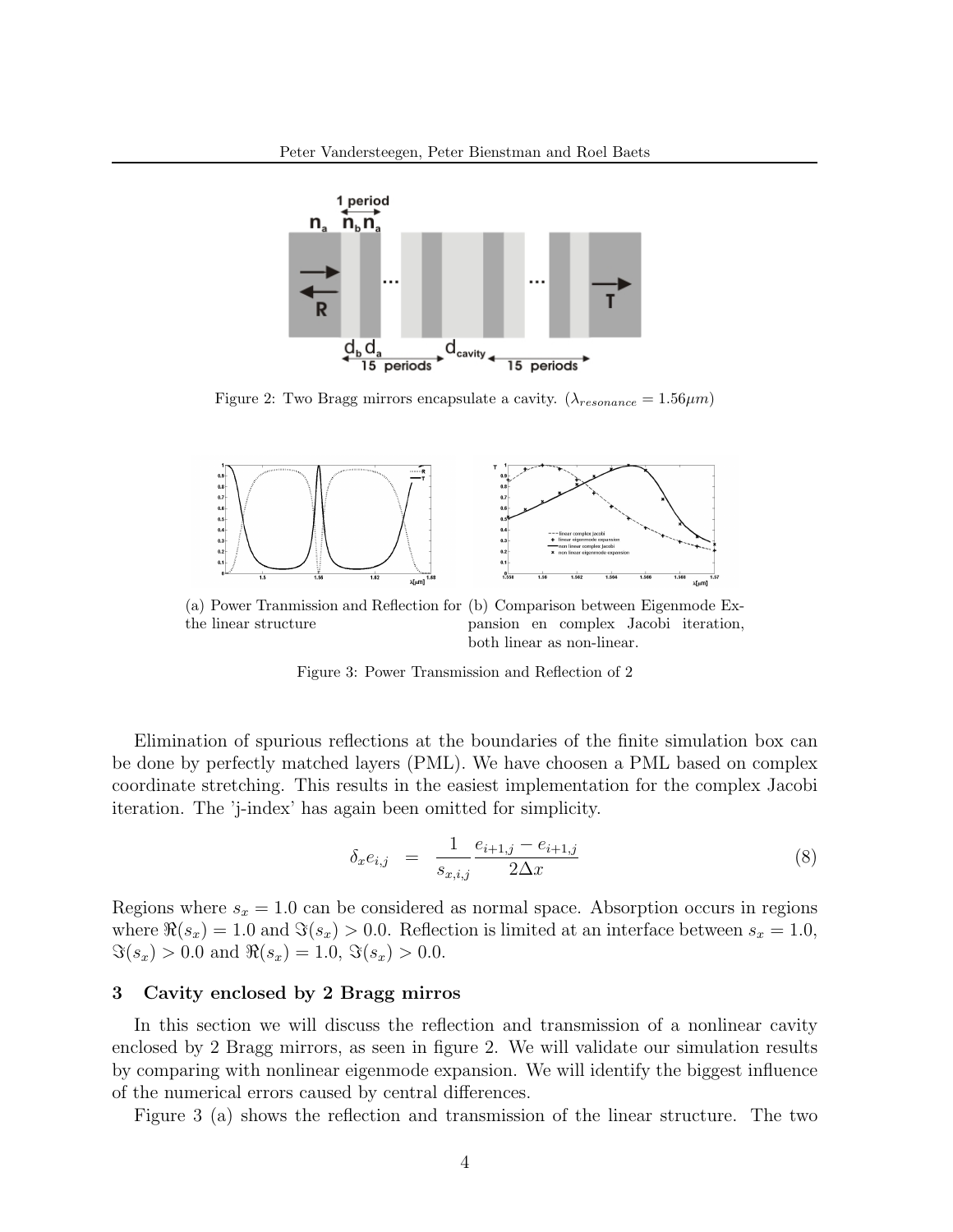

Figure 4: Shift of resonance peak of figure 3(b) in function of discretization step.

Bragg reflectors at left and right side are wavelength dependent mirrors. Transmission can however occur at the resonance wavelength of  $\lambda = 1.56 \mu m$ . This resonance is created by the cavity. Without this cavity, we would see a photonic band gap from approximately  $\lambda = 1.5 \mu m$  to  $1.62 \mu m$ .

A nonlinear cavity of  $n_2 = 5.10^{-3} \frac{m^2}{V^2}$  and incoming plane wave with field amplitude  $e = 1 \frac{V}{m}$  causes the shift of the resonance peak seen in figure 3(b). Figure 3(b) also illustrates the good agreement between non linear eigenmode expansion and non linear complex Jacobi iteration. The advantage of CJ is its flexibility. EME is faster than CJ in the case of non linearity located in the cavity. In realistic cases, the non linearity will also be present in other parts of the simulation area. In this general case, the EME speed will lower significantly. From this point of view CJ is a much more flexible method. Our method has been shown to converge for a refractive index shift up to  $\Delta n = n_2 |E|^2 \approx 0.6$ . This is higher than the highest shift possible with EME.

#### 3.1 Influence of numerical dispersion

Figure 4 shows the shift of the resonance peak for a linear structure in function of the discretization step. This demonstrates the dependency of a solution of equation 2 in function of the discretization step. A comparison between the continuous Helmholtz equation and the finite difference Helmholtz equation gives us 2 causes for this effect: stair-casing and numerical dispersion. Stair casing means we approximate the continuous refractive index profile  $n(x, y)$  with  $n_{i,j}$ , the refractive index located on the grid. Numerical dispersion changes the dispersion relationship in function of the discretization step. The dispersion relationship is the relationship between between frequency and wavelength for a plane wave satisfying equation 2 in homogeneous space.

$$
\frac{4\sin^2(\frac{\frac{2\pi}{\lambda_0}n_{eff}\Delta x}{2})}{\Delta x^2} = \frac{\omega^2 n}{c^2}
$$
\n
$$
n_{eff} = \frac{\arcsin(\frac{\pi n \Delta x}{\lambda_0})}{\frac{\pi \Delta x}{\lambda_0}}
$$
\n(9)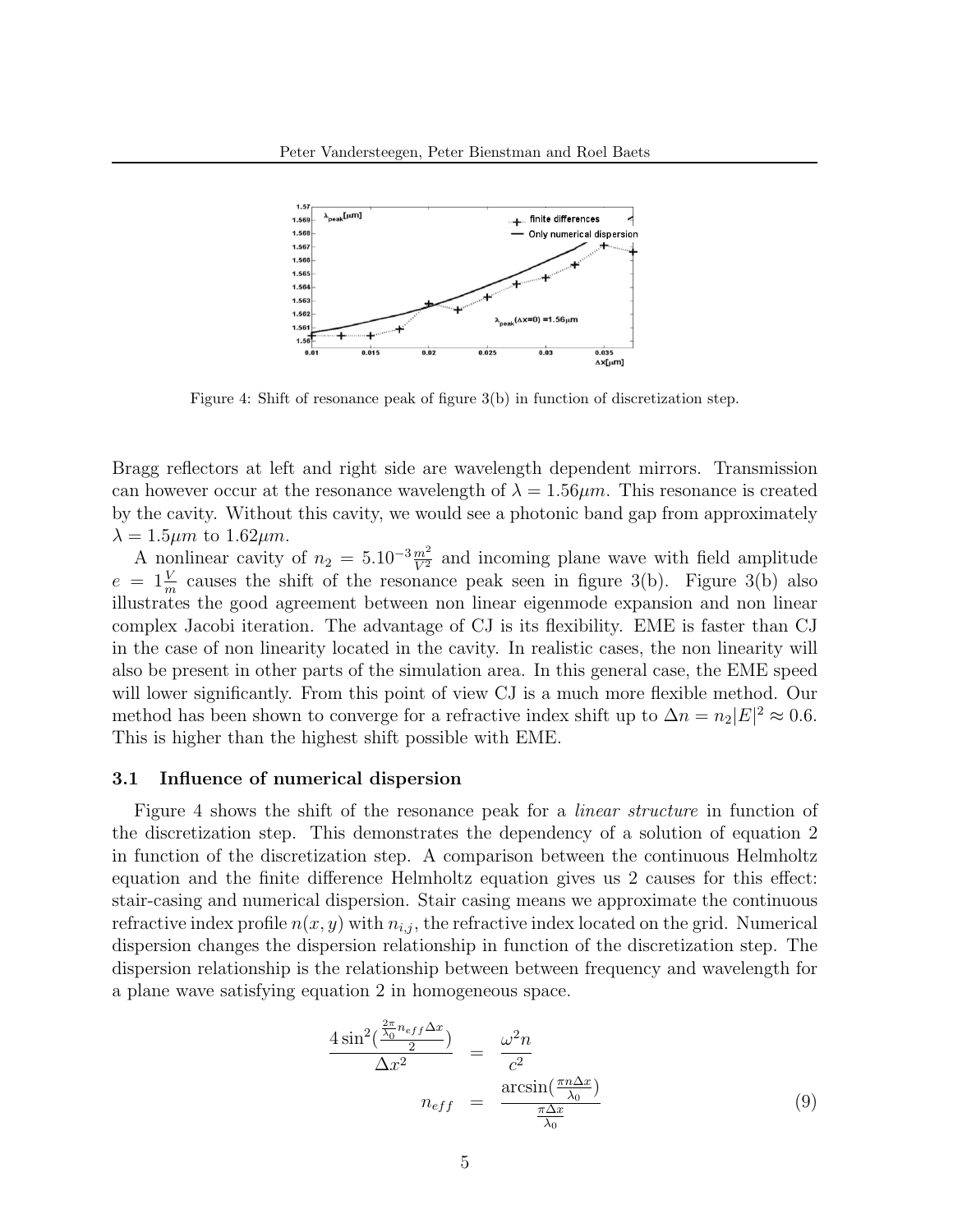

Figure 5: Vertical injection of light in 2 horizontal waveguides. Injection is symmetrical.

The refractive index n in equation 9 is used in equation 2. The effective refractive index  $n_{eff}$  is the refractive index which actually is 'felt' by a plane wave. Small  $\Delta x$  result in  $n_{eff} \approx n$ .

The resonance peak of the linear structure of figure  $3(a)$  can be calculated analytically. This allows us to investigate the influence of numerical dispersion by replacing the refractive indices  $(n_a, n_b)$  with the effective refractive indices  $(n_{a,eff}, n_{b,eff})$  of equation 9. Figure 4 then gives an indication what the influence is of numerical dispersion. We therefore may conclude that the influence of numerical dispersion is much bigger than the influence of stair casing. This also means that an adaptive grid to minimize stair casing will not give a more accurate result for this structure.

### 4 Vertical Grating coupler

In this section we will discuss the simulation results of the vertical grating coupler, as sketched in figure 5. Optical power is vertically injected in the structure. The setup has been made completely symmetrical. Increasing the power will cause a shift in the central peak, figure 5(b).

The used refractive indices correspond with the refractive indices found in a Silicon on Insulator material system. (SOI) The non linearity used in the central material is  $n_2 = 0.1 \frac{m^2}{V^2}$  $\frac{m^2}{V^2}$ . The used discretization step in both directions is  $\Delta x = \Delta y = 0.0137 \mu m$ .

We use the change of the efficiency, figure 5(b), as convergence criterion. Convergence is achieved when the change of the efficiency is below a certain value -for a certain amplitude and wavelength-. This convergence criterion is used instead of calculating  $e_{i,j}^{n+1} - e_{i,j}^n$ . For a certain convergence criterion value we see that convergence is met for 10000 iteration steps for  $E = 0.1 \frac{V}{n}$  $\frac{V}{m}$ . The increased amplitude  $E = 1.0\frac{V}{m}$  $\frac{V}{m}$  requires 60000 iteration steps to reach the same convergence requirement.

Non linear eigenmode expansion is not suited to simulate this structure. Eigenmode expansion is not efficient for injection of fields in a direction perpendicular on the waveguides.